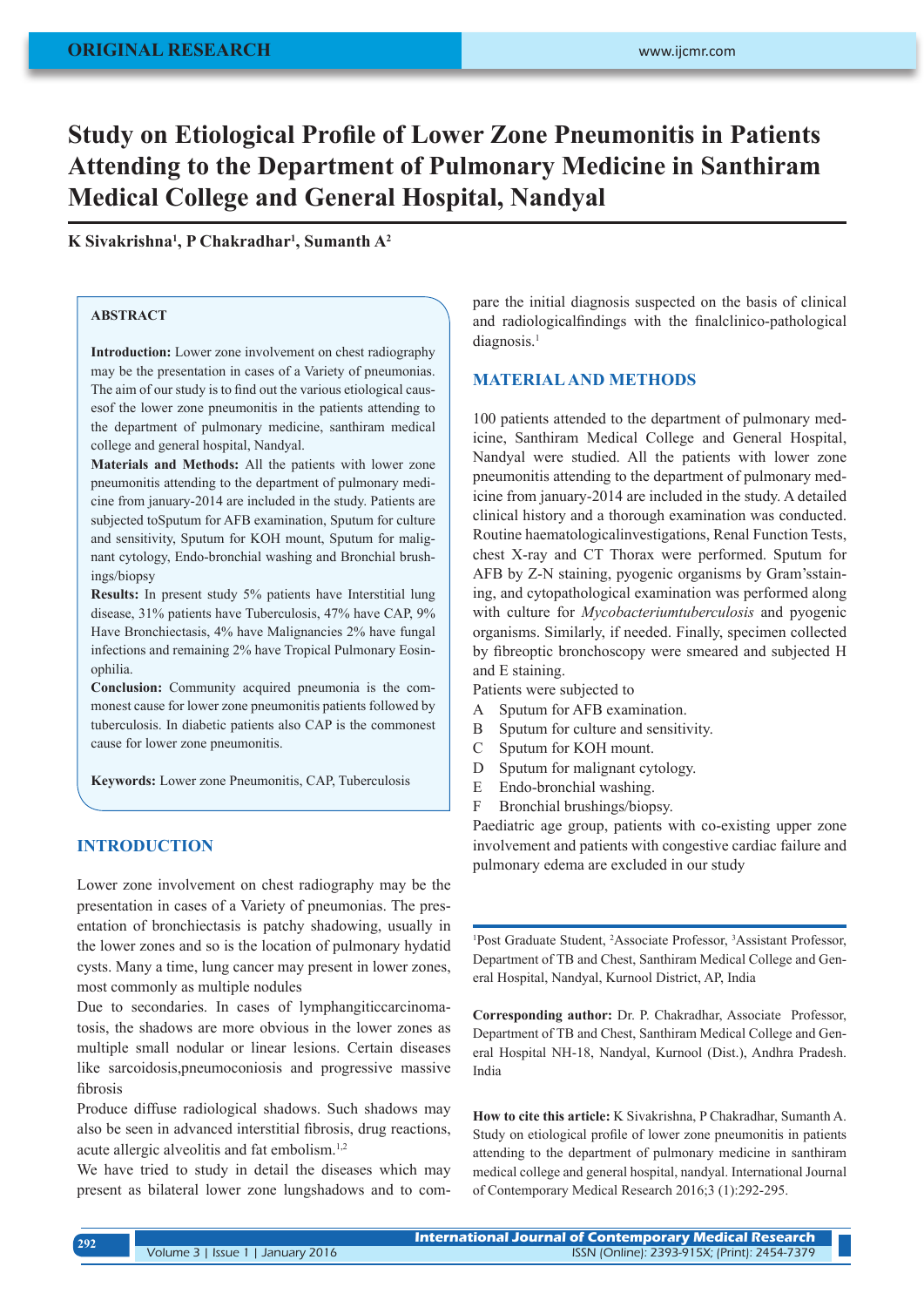#### **RESULTS**

The age of patients ranged from 21 years to 80 years with a mean age of 47.67 Years (Figure No 1 and Table No 1).

Cough was the most common presenting complaint in 88% of cases, followed by dyspnea in 76%, Fever in 73%, expectoration in 42% and chest pain in 28% cases.

On examination crepitation's was the predominant finding in 46% cases followed by clubbing in 12% cases. (Figure No 2) Diabetes was the most common associated medical condition (38% cases), 2% cases had deranged renal functions.

Consolidation was the most common radiographic feature 65% cases followed by nodular shadows in 15% cases, bronchiectatic changes in 10% cases and mass lesions in 4% cases. Suspected clinical diagnosis were made in all the cases. 6 cases (6%) were diagnosed as sputum positive for acid fast bacilli and 3 cases (3%) diagnosed as Retro-viral and all 3 cases (3%) were diagnosed as Tuberculosis. Community acquired pneumonia was the most common final diagnosis in our study.

Present in 47 cases (47%) out of which 45 cases had an infectious etiology and aspiration pneumonia was diagnosed in 2 cases. Streptococcus Pneumoniae was the commonest organism isolated in 25% cases followed by KlebsiellaPneumoniae in 10% cases, Pseudomonas in 8% cases, Staphylococcus aureus in 2 % cases and mixed organism in 2% cases. Tuberculosis was the next common final diagnosis, in 31 cases (31% of total) out of which 6 cases were diagnosed by sputum for AFB and remaining 25 cases were diagnosed with the help of Fibre-Optic Bronchoscopy. Bronchial Washings for AFB was positive in 25 cases. All the 9 Cases (9%) initially suspected as bronchiectasis had a final diagnosis of bronchiectasis. In 4 Cases CT thorax was confirmatory while the remaining 5 showed characteristic changes of bronchiectasis on chest X-ray.

5 cases (5%) had diagnosis of interstitial lung disease and all the cases had increased neutrophils and eosinophils on BAL fluid. 4 cases (4%) were diagnosed to be malignant, 1 case was adenocarcinoma, 2 cases were squamous cell carcinoma and 1 case was small cell carcinoma. Two cases (2%) suspected tropical pulmonary eosinophilia had their diagnosis confirmed on the basis of increased eosinophils on bronchial lavage fluid examination.

Two cases (2%) were diagnosed as pulmonary candidiasis on the basis of broncho alveolar lavage fluid highly positive for growth of candida. In the Present study Out of 100 Patients 13% falls in 21-40 Years age group, 67% falls in 41-60 Years Age group and rest (20%) falls in above 60 years of age group. In the Present Study 64 % patients were Male and remaining 36% were Females. In present study 5% patients have Interstitial lung disease, 31% patients have Tuberculosis, 47% have CAP, 9% Have Bronchiectasis, 4% have Malignancies 2% have fungal infections and remaining 2% have Tropical Pulmonary Eosinophilia (Table No 2). Most common symptoms/signs were Cough, Fever, Crepitation's and Expectoration.



**Figure-1:** Distribution of Patients according to Age and Sex



**Figure-2:** Symptoms and Signs of disease

|                                                                   |           |              | <b>Sex</b> |         | <b>Total</b> |  |  |  |
|-------------------------------------------------------------------|-----------|--------------|------------|---------|--------------|--|--|--|
|                                                                   |           |              | Male       | Female  |              |  |  |  |
| Age                                                               | $21 - 40$ | Count        | 9          | 4       | 13           |  |  |  |
|                                                                   | Years     | % within Age | 69.2%      | 30.8%   | 100.0%       |  |  |  |
|                                                                   |           | % of Total   | $9.0\%$    | $4.0\%$ | 13.0%        |  |  |  |
|                                                                   | $41 - 60$ | Count        | 43         | 24      | 67           |  |  |  |
|                                                                   | Years     | % within Age | 64.2%      | 35.8%   | 100.0%       |  |  |  |
|                                                                   |           | % of Total   | 43.0%      | 24.0%   | 67.0%        |  |  |  |
|                                                                   | >60       | Count        | 12         | 8       | 20           |  |  |  |
|                                                                   | Years     | % within Age | $60.0\%$   | 40.0%   | 100.0%       |  |  |  |
|                                                                   |           | % of Total   | 12.0%      | $8.0\%$ | 20.0%        |  |  |  |
| Total                                                             |           | Count        | 64         | 36      | 100          |  |  |  |
|                                                                   |           | % within Age | 64.0%      | 36.0%   | 100.0%       |  |  |  |
|                                                                   |           | % of Total   | 64.0%      | 36.0%   | 100.0%       |  |  |  |
| <b>Table-1:</b> Distribution of Patients according to Age and Sex |           |              |            |         |              |  |  |  |

#### **DISCUSSION**

In our study out of 100 patients 64% patients were males and 36% patients were females.The mean age in our study was 47.67 years.In a study conducted by RanaSherwani et al<sup>1</sup> mean age was 44.5 years.

In our study the most common symptom was cough (88%) followed by dyspnea (76%), fever (73%), Cough with expectoration was seen in (42%) and pleuritic chest pain in 28% cases. On examination clubbing was seen in 12% cases and crepitations in 46% of our patients.In a study conducted by RanaSherwani et al<sup>1</sup> cough was the most common presenting complaint in 78.5% cases followed by dyspnea in 73.2%, cough with expectoration in 69.6%, fever in 62.5% cases and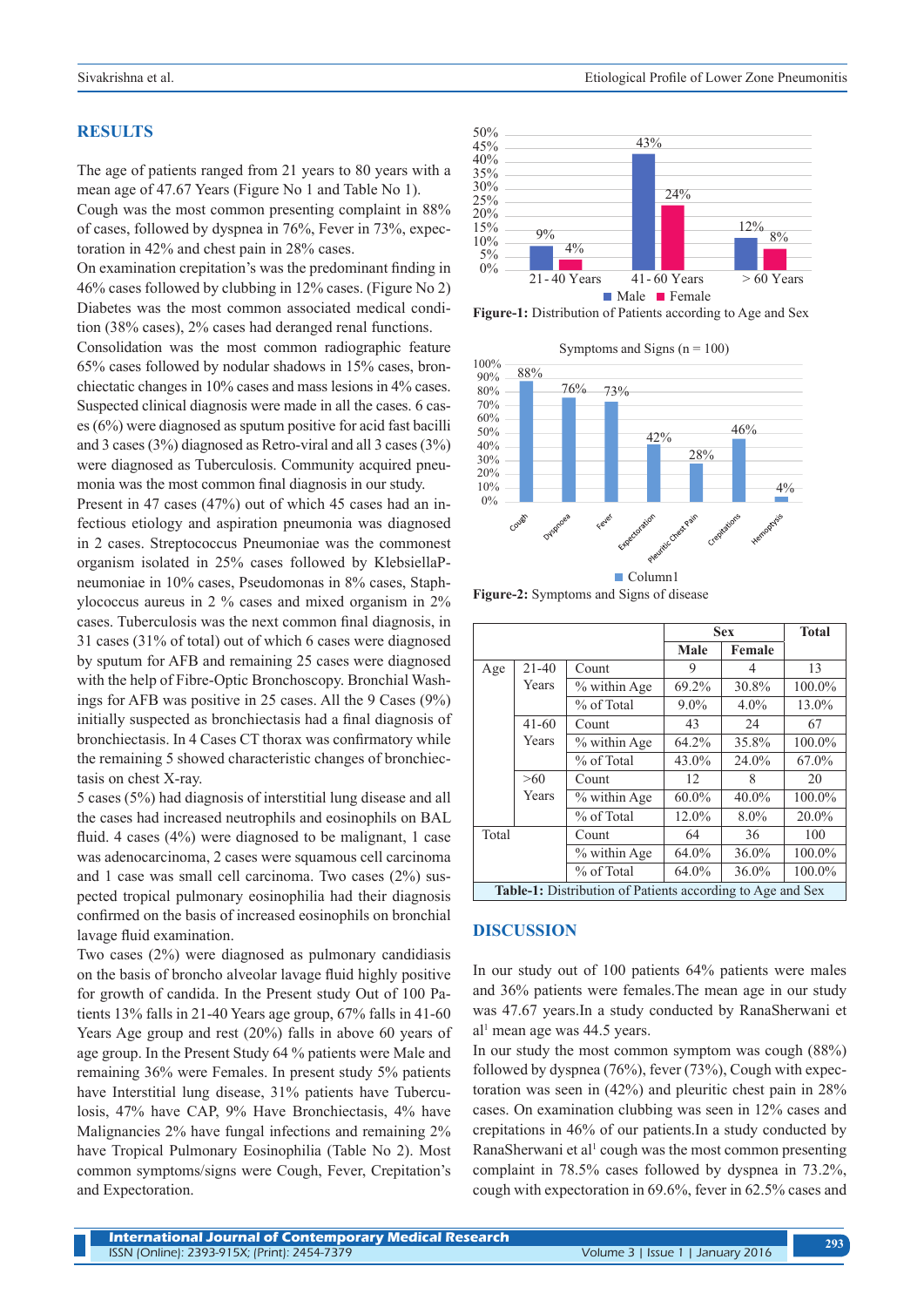|                                                                       |                                      | Age                |                    |             | <b>Total</b>   |  |  |
|-----------------------------------------------------------------------|--------------------------------------|--------------------|--------------------|-------------|----------------|--|--|
|                                                                       |                                      | <b>21-40 Years</b> | <b>41-60 Years</b> | $>60$ Years |                |  |  |
| <b>Interstitial Lung Disease</b>                                      | Count                                | $\theta$           |                    | 4           | 5              |  |  |
|                                                                       | % within Final Diagnosis             | $0.0\%$            | $20.0\%$           | 80.0%       | $100.0\%$      |  |  |
| Tuberculosis                                                          | Count                                | 4                  | 18                 | 9           | 31             |  |  |
|                                                                       | % within Final Diagnosis             | 12.9%              | 58.1%              | 29.0%       | 100.0%         |  |  |
| CAP                                                                   | Count                                | 9                  | 37                 |             | 47             |  |  |
|                                                                       | % within Final Diagnosis             | 19.1%              | 78.7%              | 2.1%        | 100.0%         |  |  |
| <b>Fungal Infections</b>                                              | Count                                | 0                  |                    |             | 2              |  |  |
|                                                                       | % within Final Diagnosis             | $0.0\%$            | 50.0%              | 50.0%       | 100.0%         |  |  |
| <b>Bronchiesctasis</b>                                                | Count                                | $\Omega$           |                    | 2           | 9              |  |  |
|                                                                       | % within Final Diagnosis             | $0.0\%$            | 77.8%              | 22.2%       | 100.0%         |  |  |
| Malignancy                                                            | Count                                | 0                  |                    | 3           | 4              |  |  |
|                                                                       | $\sqrt[6]{ }$ within Final Diagnosis | $0.0\%$            | 25.0%              | 75.0%       | 100.0%         |  |  |
| Tropical Pulmonary Eosinophilia                                       | Count                                | $\Omega$           | $\mathcal{D}$      | $\Omega$    | $\mathfrak{D}$ |  |  |
|                                                                       | % within Final Diagnosis             | $0.0\%$            | 100.0%             | $0.0\%$     | $100.0\%$      |  |  |
|                                                                       | Count                                | 13                 | 67                 | 20          | 100            |  |  |
|                                                                       | % within Final Diagnosis             | 13.0%              | 67.0%              | $20.0\%$    | $100.0\%$      |  |  |
| <b>Table-2:</b> Distribution of Patients according to their Diagnosis |                                      |                    |                    |             |                |  |  |

chest pain in 37.5% cases.On examination crepitations was predominant finding in 57.5% cases followed by clubbing in 19.6% cases.In a study conducted by Bilal Bin Abdullah et al<sup>2</sup> cough was the most common presenting complaint in 74% cases followed by cough with expectoration in 64%, fever in 56% cases, dyspnea in 22%, and chest pain in 20% cases.On examination crepitations was predominant finding in 94% cases followed by clubbing in 4% cases. In our study out of 47 Patients (100%) diagnosed as community acquired pneumonia 30 patients (63.8%) were males and 17 (36.2%) patients were females.In a study conducted by Bilal Bin Abdullah et al<sup>2</sup> 70% patients were males and remaining  $30\%$ cases were females.

47 patients out of 100 patients in our study was diagnosed as community acquired pneumonia affected the lower zone. In our Study out of 47 cases (100%) most common organism causing community acquired pneumonia is Streptococcus pneumonia (53.2%) followed by klebsiellapneumoniae  $(21.3\%)$ , pseudomonas aeruginosa  $(17\%)$ , and staphylococcus aureus (4.25%).

In a study conducted by Vishak k acharya et al<sup>3</sup> on community acquired pneumonia most common organism casing was streptococcus pneumonia (31%) followed by pseudomonas aeruginosa (15%), Klebsiella pneumonia (13%), and Staphylococcus aureus (8%).In a study conducted by Vinay et al4 oncommunity acquired pneumonia Most common organism casing was Streptococcus pneumonia (28%) followed by klebsiellapneumoniae (26.2%), pseudomonas aeruginosa (12.3%) and staphylococcus aureus (20%).In a study conducted by Bilal bin Abdullah et al<sup>2</sup> on community acquired pneumonia, most common organism casing was Streptococcus pneumonia (16%) followed by klebsiellapneumoniae  $(6%)$ , pseudomonas aeruginosa  $(4%)$  and staphylococcus aureus  $(2%)$ . In a study conducted by Bansal et al<sup>5</sup> on community acquired pneumonia, most common organism casing was Streptococcus pneumonia (35.8%) followed by klebsiellapneumoniae (22%), pseudomonas aeruginosa (9.4%), and staphylococcus aureus (17%).In a study conducted by Bomagiriraj et al<sup>6</sup> on community acquired pneumonia, most common organism casing was Streptococcus pneumonia (30.43%) followed by klebsiellapneumoniae (13%), pseudomonas aeruginosa (28.3%) and staphylococcus aureus  $(4.35\%)$ . In a study conducted by Kejriwal et al<sup>7</sup> on community acquired pneumonia, most common organism casing was Streptococcus pneumonia (48%) followed by klebsiellapneumoniae (1.3%), pseudomonas aeruginosa (11.1%) and staphylococcus aureus (3.3%).In a study conducted by W S Lim et al<sup>8</sup> on community acquired pneumonia, most common organism casing was Streptococcus pneumonia (56%) followed by klebsiellapneumoniae (13%), pseudomonas aeruginosa (11%) and staphylococcus aureus (3%).In a study conducted by Bashir ahmed et al<sup>9</sup> out of 100 patients with Community acquired pneumonia Gram –ve organism was commonest (19%), Gram +ve organism (10%) and 71%cases had no etiological cause.

Out of 31 Cases (100%) diagnosed as tuberculosis, 19 patients (61.3%) are males and 12 patients (38.7%) are females. Out of 31 cases (100%) diagnosed as tuberculosis, 16 cases (51.6%) have diabetes mellitus and 3 cases (11.3%) are retro-viral. In a study conducted by RanaSherwani et al<sup>1</sup> on lower zone pneumonitis Tuberculosis was most common diagnosis, 25% cases with bilateral lower zone shadows were diagnosed as tuberculosis. In our study out of 31 cases (100%) Bronchial alveolar lavage positive for AFB is 74% and sputum positive for AFB is 26%.In a study conducted by Chandrasekhar et al<sup>10</sup> Bronchial alveolar lavage positive for AFB was 15% and sputum positive for AFB was 63%.

In our study out of 100 patients, 9 cases are diagnosed as having bronchiectasis, Out of 9 cases (100%), 4 cases (44.44%) are diagnosed as bronchiectasis by CT THORAX and remaining 5 cases (55.55%) are diagnosed as bronchiectasis by characteristic changes of bronchiectasis on chest X-ray.In